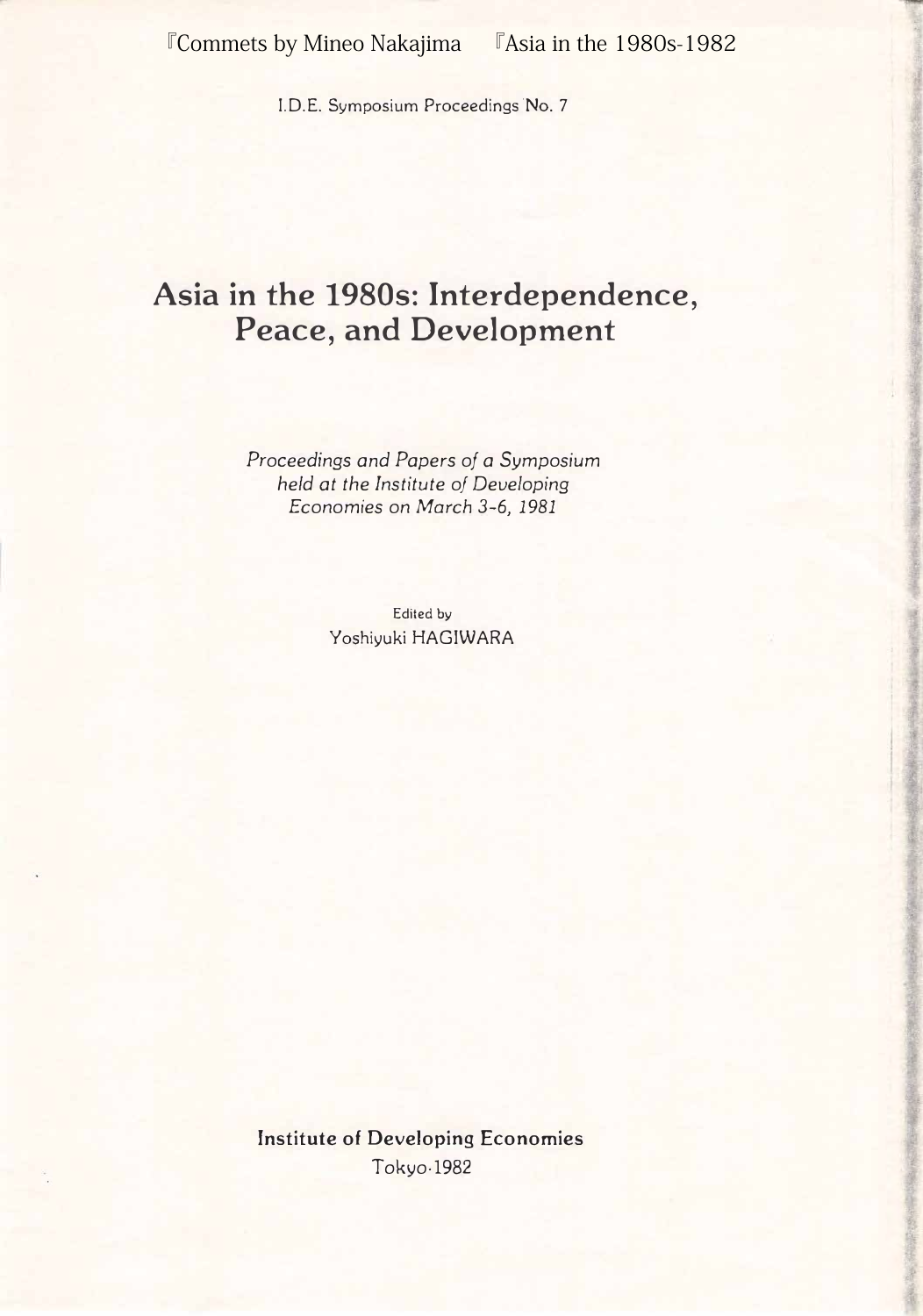## Comments by Mineo Nakajima

With regard to the paper delivered by Mr. Wilson, Professor Nakajima said that it was a very sophisticated report and that in fact the views expressed do not diverge very far from his own, particularly concerning the point about China going through repeated waves of political turbulence into the future. Of these, the political change in 1976 and the Third Plenum of the Central Committee in December  $1978$  have served as major turning points placing China at the point of no return. The country is facing a great many difficulties in this situation and, over a very long period of time, it would be inevitable for China to go through phases of internal stagnation time and again. The political turbulences in the past were repeated stepwise in the form of rapid strides followed by slowdowns. In the 1970s, this mode of development, in Chinese terms expressed as waves and counter-waves, went through balance to imbalance in the end due to the political change in Peking, and has since lost its momentum.

Moreover, after the rapprochement with the West, particularly relations with Japan are about to face a deadlock. Already this is manifesting itself in the form of a series of cancellation of contracts. Furthermore, the future leadership of China can only become bureaucratic and, when the turn of events takes that direction, because the factors which gave rise to the Sino・Soviet conflict are disappearing, and in the course of the expected de-Maoization, Sino-Soviet relations may improve. To what degree will they improve, and on what level, and what impact will it have on the relations with Japan and the West? In the world of expanding interdependence, trade relations with the Soviet Union are still being maintained and, despite the resurgence of the cold war between the Soviet Union and the United States after the crisis in Afghanistan, China has continued to purchase large-scale helicopters from the Soviet Union. There are also people in the People's Liberation Army who fear relations with the United States going too far, and there are still many channels for maintaining the Sino-Soviet relationship.

If international relations become more balanced in future and if the Sino-Soviet relations improve within this context there is no need to fear the outcome too much. The other framework for discussion which can be considered is that, since both China and the Soviet Union are facing the same economic difficulties and serious internal political situation, the two countries may shake hands again, and the relationship may improve in the form of confirmation between the two countries that they can do better together because they are both socialist countries.

If events tum in this direction, how it will influence other countries must be considered. If it serves to be a beginning of internal disruption, such as in Poland, then there is reason to be somewhat optimistic. However, despite all the difficulties, if international communism revives, or if the relations between the Communist Party of Japan and the Communist Party of the PRC and the Soviet Union improve, and together with North Korea and Vietnam work toward solidarity heading for the creation of Asian communism, there may be a possibility that revolutionary activities will reoccur. The kind of conciliation that will evolve between the USSR and China affects our future.

On the paper by Mr. Kojima, Professor Nakajima said that he could not agree with much of what it had to say although he was much impressed.

 $\mathcal{T}$